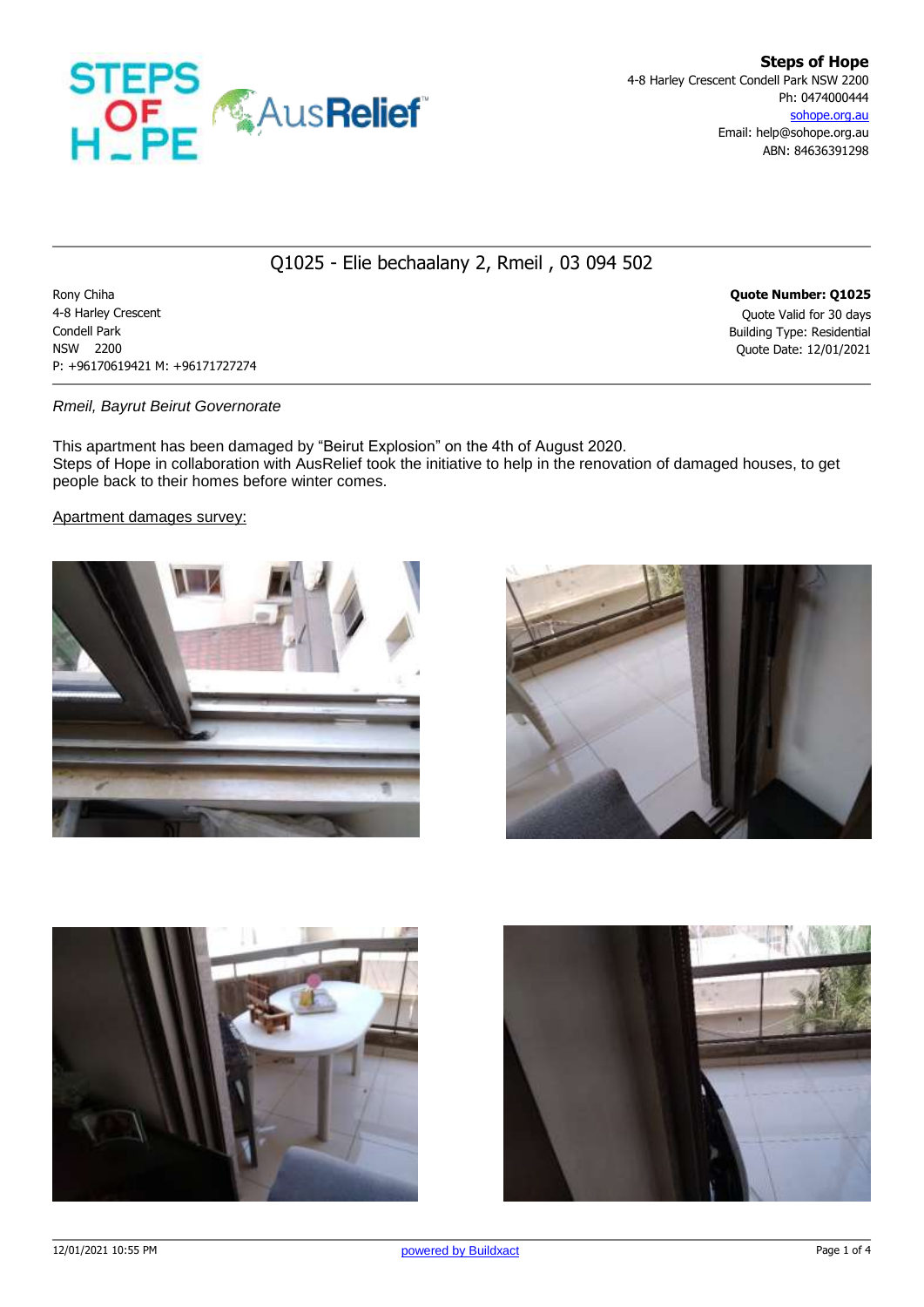

# Q1025 - Elie bechaalany 2, Rmeil , 03 094 502

## **Estimate**

|                                                                                                                | Customer:        |                                        |                                                         | <b>Estimate Details:</b>                                       |            |  |
|----------------------------------------------------------------------------------------------------------------|------------------|----------------------------------------|---------------------------------------------------------|----------------------------------------------------------------|------------|--|
| Rony Chiha<br>4-8 Harley Crescent<br>Condell Park<br>NSW 2200<br>Ph: +96170619421<br>Email: help@sohope.org.au |                  |                                        | Net Total:<br>Markup:<br>Tax:<br><b>Estimate Total:</b> | \$1,446.65<br>\$0.00 (0%)<br>\$0.00<br>\$1,446.65              |            |  |
|                                                                                                                |                  |                                        |                                                         | <b>Building Type: Residential</b><br>Date Prepared: 26/08/2020 |            |  |
|                                                                                                                |                  | <b>Cost Items</b>                      |                                                         |                                                                |            |  |
|                                                                                                                | Code             | Description                            | Units / UOM                                             | Unit Cost                                                      | Total      |  |
| $\mathbf{1}$                                                                                                   | Glass            |                                        |                                                         |                                                                | \$17.00    |  |
| 1.1                                                                                                            |                  | 6mm Frosted Glass<br>6mm Frosted Glass | 1.000 m2<br>1.000 m2                                    | \$17.00<br>\$17.00                                             | \$17.00    |  |
| $\overline{\mathbf{2}}$                                                                                        | <b>Materials</b> |                                        |                                                         |                                                                | \$1,349.65 |  |
| 2.1                                                                                                            |                  | Aluminium Door                         | 1.000 m2                                                | \$125.00                                                       | \$125.00   |  |
|                                                                                                                |                  | Aluminium Door                         | 1.000 m2                                                | \$125.00                                                       |            |  |
| 2.2                                                                                                            |                  | Aluminium Door Double Glazed           | 1.000 quantity                                          | \$200.00                                                       | \$200.00   |  |
|                                                                                                                |                  | Aluminium Door Double Glazed           | 1.000 quantity                                          | \$200.00                                                       |            |  |
| 2.3                                                                                                            |                  | shovel                                 | 2.770 m2                                                | \$85.00                                                        | \$235.45   |  |
|                                                                                                                |                  | shovel                                 | 2.770 m2                                                | \$85.00                                                        |            |  |
| 2.4                                                                                                            |                  | Fibre                                  | 2.000 m2                                                | \$5.00                                                         | \$10.00    |  |
|                                                                                                                |                  | Fibre                                  | 2.000 m2                                                | \$5.00                                                         |            |  |
| 2.5                                                                                                            |                  | D.V.                                   | 8.380 m2                                                | \$90.00                                                        | \$754.20   |  |
|                                                                                                                |                  | D.V.                                   | 8.380 m2                                                | \$90.00                                                        |            |  |
| 2.6                                                                                                            |                  | Monoblock Cover                        | 1.000 quantity                                          | \$25.00                                                        | \$25.00    |  |
|                                                                                                                |                  | Monoblock Cover                        | 1.000 quantity                                          | \$25.00                                                        |            |  |
| 3                                                                                                              | Labor            |                                        |                                                         |                                                                | \$80.00    |  |
| 3.1                                                                                                            |                  | Professional Installer                 | 1.000 Day                                               | \$55.00                                                        | \$55.00    |  |
|                                                                                                                |                  | <b>Professional Installer</b>          | 1.000 Day                                               | \$55.00                                                        |            |  |
| 3.2                                                                                                            |                  | Second Installer                       | 1.000 Day                                               | \$25.00                                                        | \$25.00    |  |
|                                                                                                                |                  | Second Installer                       | 1.000 Day                                               | \$25.00                                                        |            |  |

Net Total: \$1,446.65

Markup: \$0.00

Tax: \$0.00

## **Estimate Total: \$1,446.65**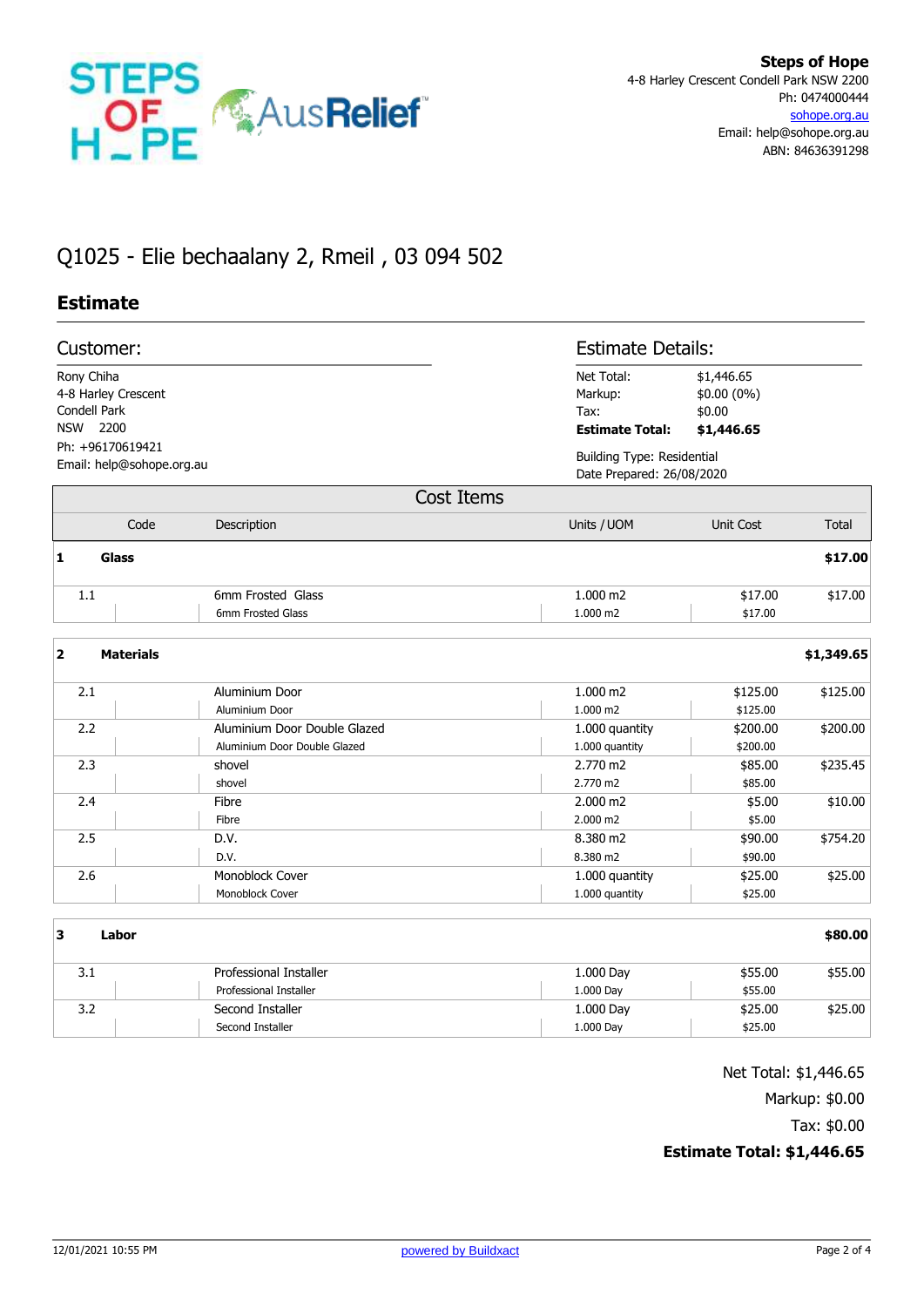

**Steps of Hope** 4-8 Harley Crescent Condell Park NSW 2200 Ph: 0474000444 sohope.org.au Email: help@sohope.org.au ABN: 84636391298





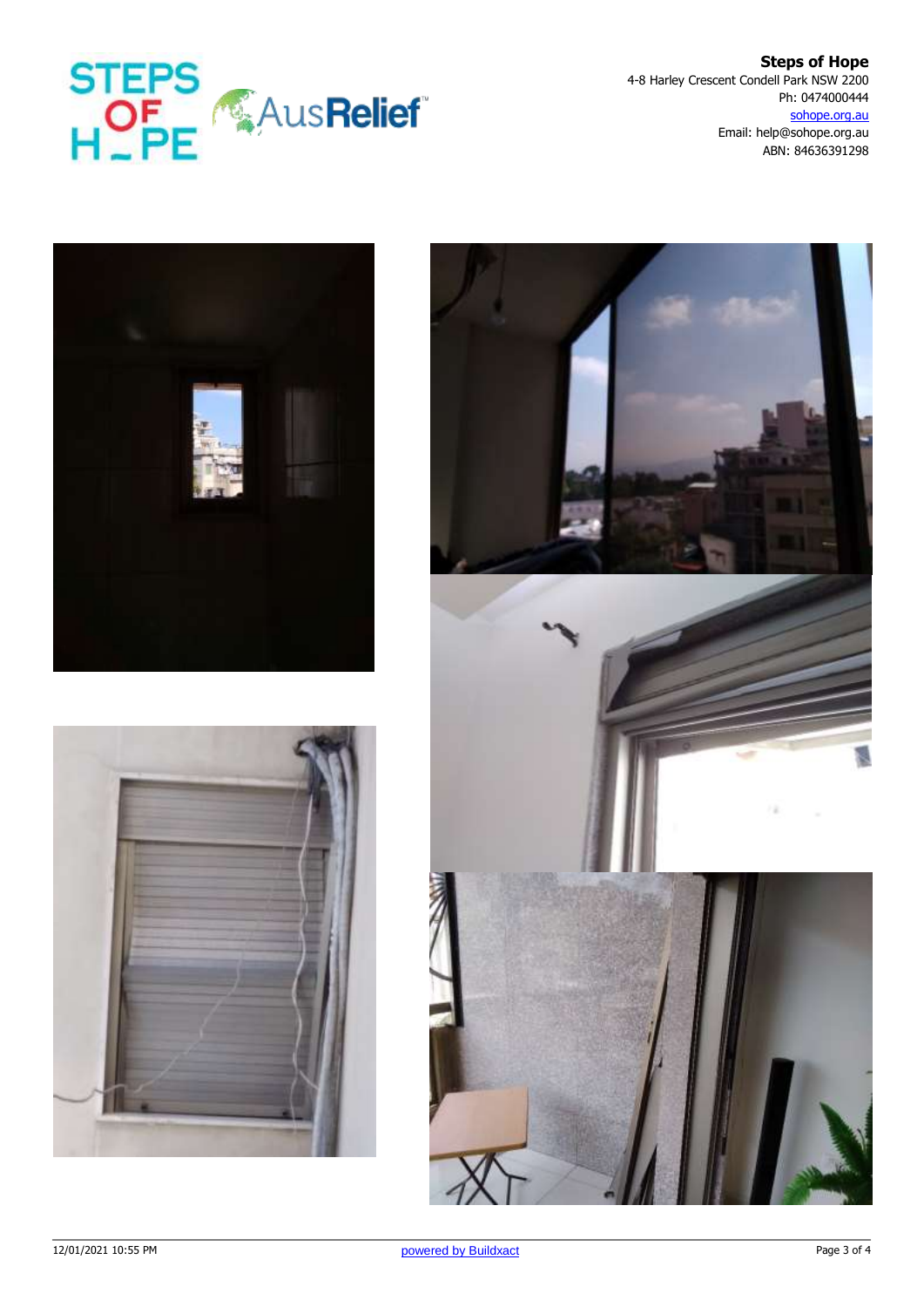

**Steps of Hope** 4-8 Harley Crescent Condell Park NSW 2200 Ph: 0474000444 sohope.org.au Email: help@sohope.org.au ABN: 84636391298

# Case done – After photos